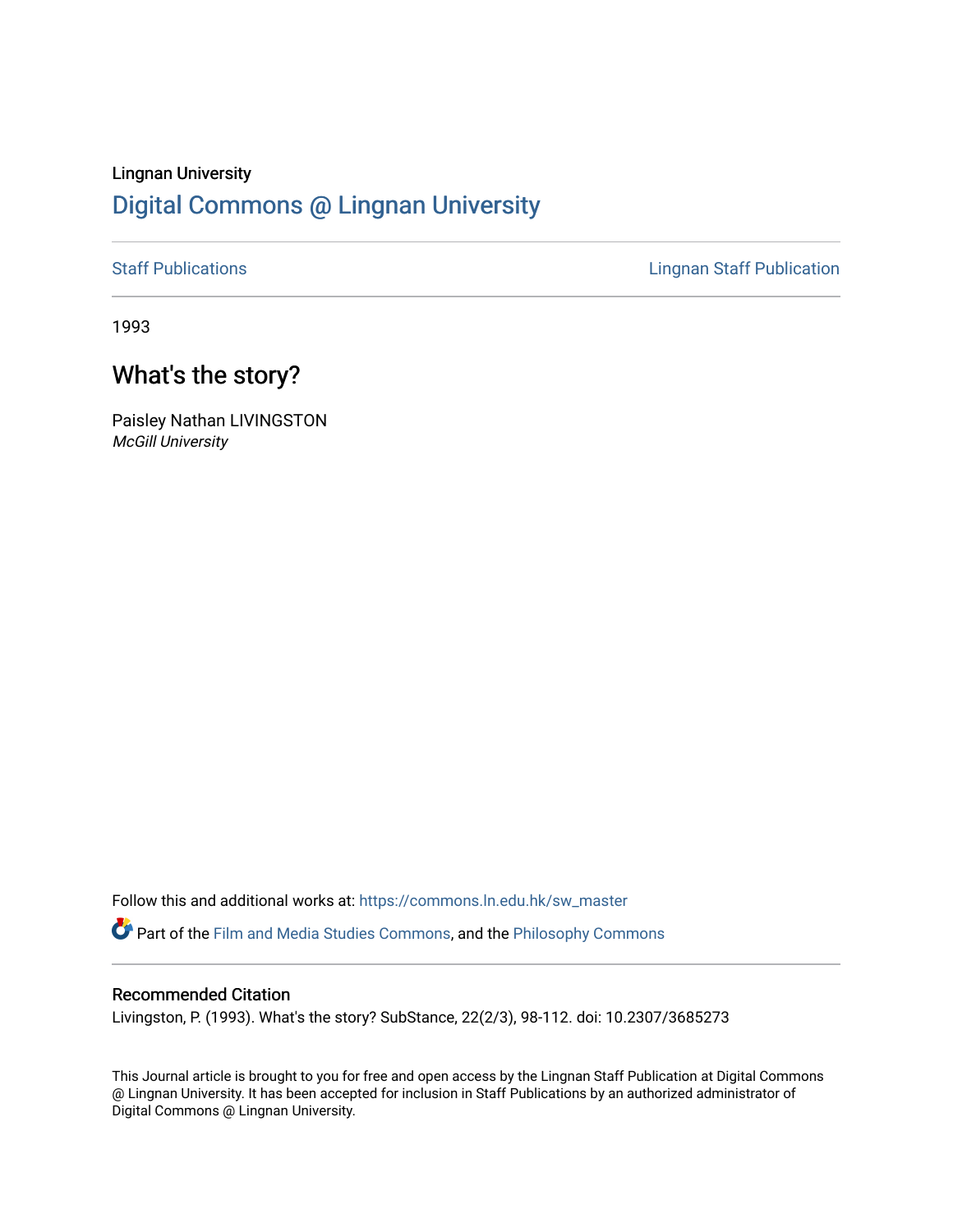## **What's the Story?**

Paisley Livingston

### **Story Competence**

People often ask each other "what happens" in a novel or film, and they are inclined to think that some answers are better than others. Some claims about what happens in a story are deemed inaccurate or false, while others are the object of a fairly widespread consensus. The fact that a statement about a narrative discourse is deemed accurate does not mean that it will or should be accepted as an adequate statement about the story told in the discourse. If someone asks me what just happened in a movie, even the most perfect description of the cuts and camera angles will be deemed irrelevant.

It would seem, then, that one component of a fairly widespread type of literary expertise is the ability to make appropriate inferences about what does and does not happen in stories related by fictional, narrative discourses.<sup>1</sup> I shall call this expertise story competence, and I want to propose that it can be modelled in part as the application of two kinds of heuristics, which I shall call the rationality and intentional heuristic

Story competence is partly a matter of what Joseph Magliano, Arthur Graesser and others have referred to as the "on-line" generation of inferences. The reader's immediate or quasi-immediate processing of a text is a necessary part of literary experience, but it does not alone constitute a selfsufficient ad adequate form of expertise. Students and critics alike normally get a chance to think it over before they decide what they take a text, or some aspect of a text, to mean. Literary competence involve some automatic processes of punctual, "on-line" comprehension, but it also requires the ability to make and evaluate the right sorts of deliberative inferences and judgements, including interpretive decisions based on close scrutiny of, and meditation over, passages in a work that readers have already read one or more times.

One good reason why our literary practices and standards involve reflective, deliberative inferences runs as follows. Readers cannot possibly make all of the inferences that follow validly from a text's most explicit propositions (those rendered when the text-token is interpreted literally and standardly in terms of the language[s] in which it was written). Time and cognitive resources are scarce, and the number of valid inferences is in principle infinite (just think of the trivially true conjunctions and disjunctions that follow from even a small number of propositions).<sup>2</sup> Limiting expertise to the inferences made on the spur of the moment places a rather severe restriction on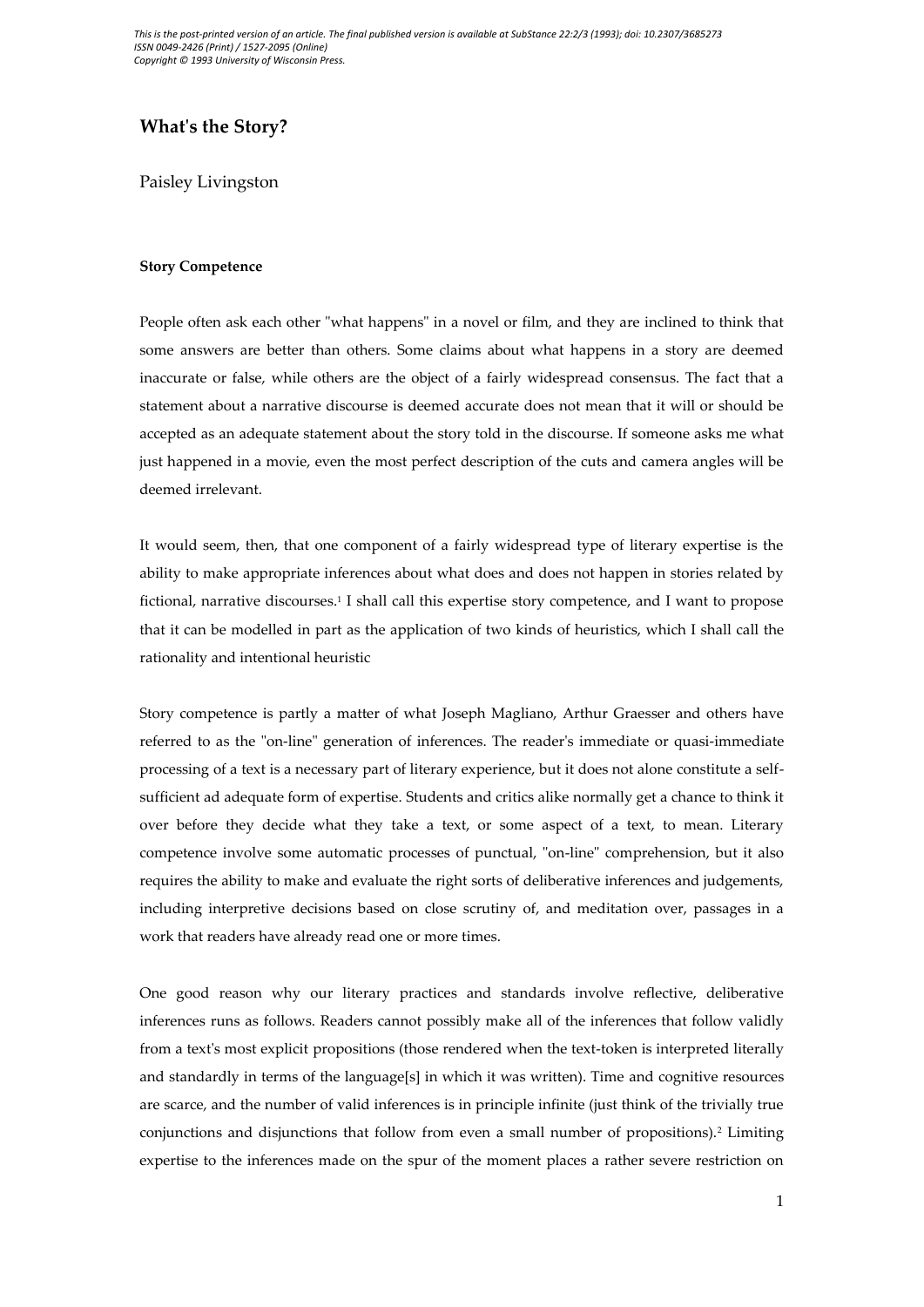what readers can reasonably be expected to come up with, yet our literary practices and aesthetic norms require readers to produce complex and detailed understandings of literary works, including intelligent and well-informed statements about what happens in the story told in a work. Research into immediate comprehension is valuable, but it cannot answer all of our questions about literary expertise, if only because the literary expert is still "on-line" even after the text has been read.

#### **The Rationality Heuristic**

In arguing that at least some groups of readers have a basic story competence in common, I am sure to strike a familiar chord, for there has been a lot of work in this general area over the past two decades. Although I am not advocating a return to any one of the earliest story grammars, I think it important to retain some of their insights.<sup>3</sup> Unlike many literary treatments of narrative, these models assumed that action (goal-oriented problem-solving behavior), is central to stories. Various hypotheses have been advanced concerning the schemata and frames necessary to making sense of a story.<sup>4</sup> Along these lines, I propose that readers must apply a very general "rationality heuristic" in order to understand a story. This does not mean that readers ask themselves whether the characters in a story are rational or not--a thematic topic that would often yield a negative answer. Applying the rationality heuristic means, first of all, that the reader focuses his or her attention on those statements in the text that describe agents and their actions. Once these have been identified, the reader tries to find meaningful, purposeful relations between the characters' actions and the intentional attitudes, such as beliefs, desires, and emotions, that explain them.

Take, for example, the first few lines of Emile Zola's novel, L'assommoir:

Gervaise had waited for Lantier until two o'clock in the morning. Shivering from having stood at the window in her night shirt in the cool air, she finally dozed off, thrown across the bed, feverish, her cheeks wet with tears. For eight days in a row now, when they left the Veau a Deux Totes where they had dinner together, he had sent her home with the children, only coming home in the middle of the night, saying he'd been out looking for work.

To make sense of the story begun with this passage, the reader has to rely not only on what the lines explicitly say, but also on a number of other unstated premises. Lantier's behavior is contrasted, for example, to a more typical pattern of not keeping someone up waiting until two in the morning. Gervaise's tears and waiting up late, even at the expense of her health, indicate, but do not directly state, her serious concern, which in turn only makes sense on the unspoken assumption that she does not like being left alone like this and is concerned about Lantier's nocturnal activities. The text explicitly informs us that Gervaise waits for Lantier, and readers may infer that she misses Lantier or is worried about him. The text tells us that Lantier says he has been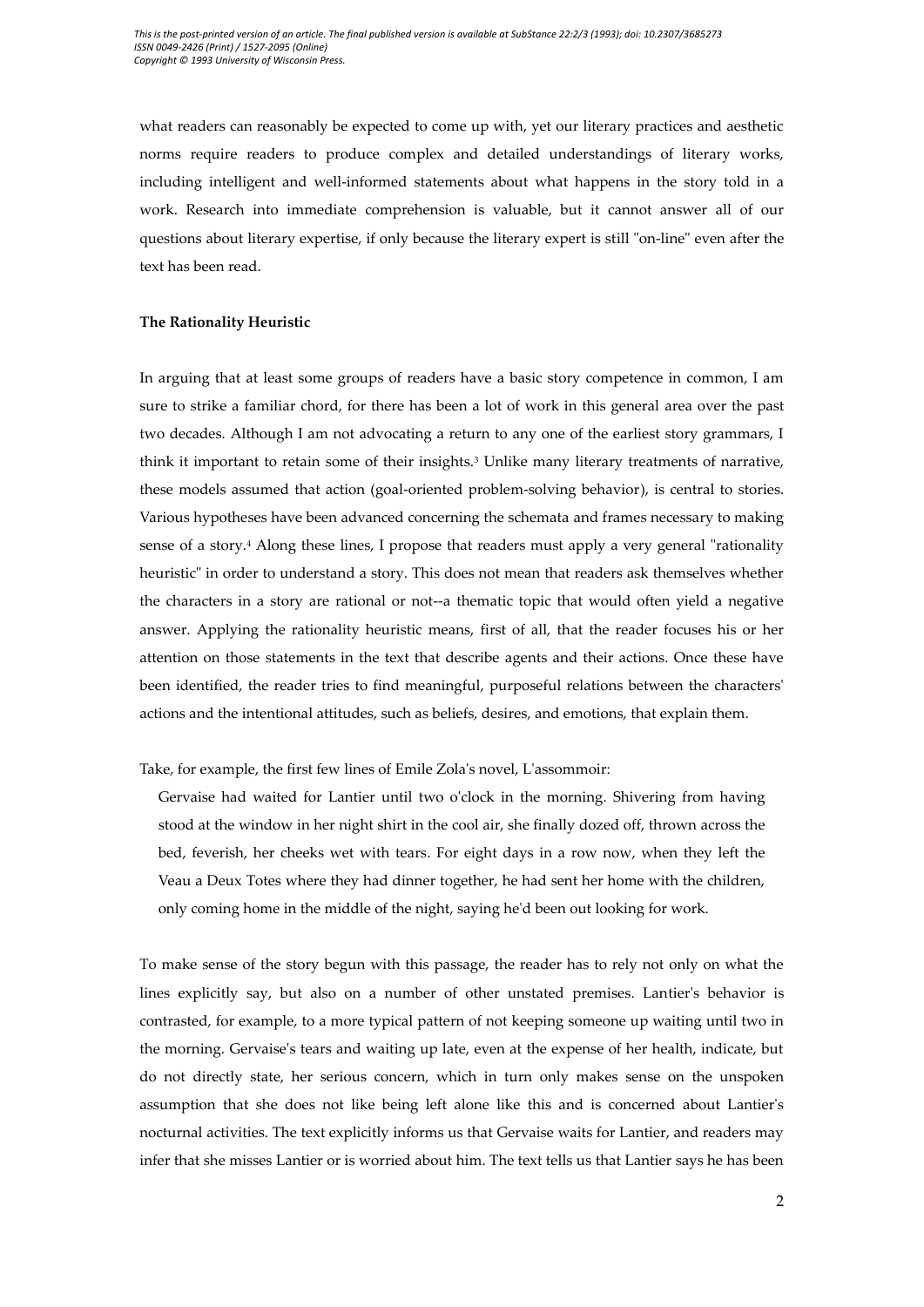out looking for work, but we are likely to infer that this is a falsehood and that he has business of his own that he does want to tell her about. Like Gervaise, readers may become curious to know what Lantier is up to, and will keep an eye out for more evidence concerning Lantier's motivation as they continue reading.

Story competence is in part, then, a matter of applying the rationality heuristic successfully in order to explain why agents do what they do in a story. This kind of emphasis on goal-related inferences is common in the literature. But work on story comprehension, ranging from early "story grammar models" to more recent modelling strategies, has often failed to underscore the differences between fictional and non-fictional narratives. If we are interested in readers' inferences and related norms, we should note that the differences between fiction and non-fiction can be very important, especially with regard to the reader's choice of appropriate background beliefs in generating inferences about a story's "implicit content," or what philosophers have dubbed the problem of "truth in fiction." I shall focus on this issue in what follows.

#### **Truth in Fiction**

It may be useful to begin with David Lewis's highly influential semantic account of "truth in fiction." According to Lewis, statements about what is true in a fiction can be analyzed as counterfactual statements, which means we consider what would be true if a story were told as known fact. Statements about what is the case in a fictional story, then, are to be viewed as abbreviations of longer sentences beginning with an operator, "In the fiction f... " Inferences only go through validly when based on sentences having the same prefixed operator. A prefixed sentence to the effect that Sherlock Holmes shook hands with Gladstone does not entail the nonprefixed sentence that (the actual) Gladstone had his hand shaken by Holmes. When, in interpreting a fiction, we draw upon background beliefs not directly reported in the fiction, we are implicitly attaching the fictional operator to these propositions, just as in reasoning about counterfactual situations, we make a selective use of factual premises, departing from actuality enough to describe a possible world where the counterfactual supposition is true, while holding constant those features of actuality that do not have to be changed to make the supposition true.<sup>5</sup>

Lewis's semantic account of truth in fiction is highly useful, but suffers from some basic problems. One problem has to do with his assumption that "Truth in a given fiction is closed under implication" (264), an assumption that follows from the basic idea that truth in fiction can be conceived along the lines of truth in a possible world. But a fictional discourse cannot determine a unique possible world, for the simple reason that a plurality of such worlds will be compatible with the propositions in any given fictional discourse. What is more, it is psychologically unrealistic to assume that a reader can construct a complete, possible world on the basis of a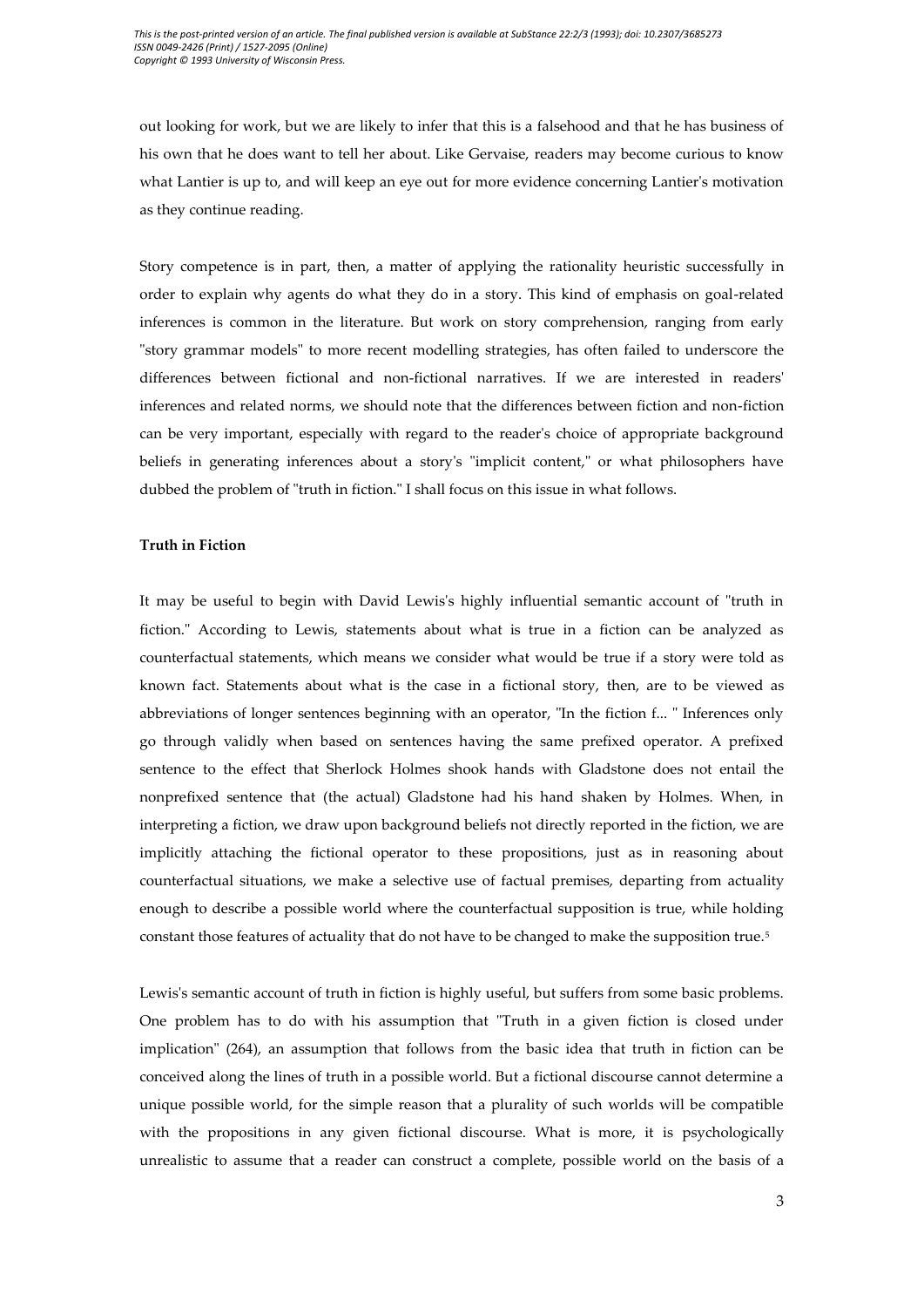fictional discourse; in regard to any given proposition, p, the reader must either believe p true or believe p false in the "fictional world." Readers cannot and should not be expected to form such extensive and irrelevant beliefs on the basis of the fictions they read, and such promiscuous inferential activities have nothing to do with prevalent forms of literary expertise.

Lewis recognizes that sentences prefixed with a fictional operator do not suffice to pick out a unique world, and in response to the special problem of the reference of proper names in fiction, he allows that "a fiction is a story told by a storyteller on a particular occasion" (265). Whether all fictions are stories is a point to which I shall return below, but note for now Lewis's recognition of the importance of viewing fictions not as strings of sentences having a special operator, but as acts of fiction making or story-telling. In other words, a pragmatic perspective on fiction is required.<sup>6</sup> As Lewis puts it, "Different acts of storytelling, different fictions" (265).

No one pragmatic account of fiction currently holds sway, but I think it safe to assume that the fiction/non-fiction distinction can usefully be described in terms of a special type of illocutionary force, which is determined, like all other types of illocutionary acts, by the kind of communicative intention that governs it. The intention in question is called "make-believe" and belongs in our commonsense psychology, alongside such propositional attitudes as belief and desire. Gregory Currie's account in The Nature of Fiction is the best I know of, and in what follows I shall adopt it with one minor revision.<sup>7</sup>

In Currie's pragmatic approach, the author of fiction has a reflexive (Gricean) communicative intention that the audience adopt an attitude of make-believe toward the propositions of the fictional work. Currie proposes that a work is fiction just in case it is the product of a fictive intent.<sup>8</sup> Currie defines the speaker's fictive intent as follows:

A speaker, U, intends his or her utterance or work, W, to have some publicly available features and believes that members of a target audience have certain characteristics; let x be a variable ranging over the work's features, and let y be a variable ranging over the target audience members' characteristics.

U's utterance or display of W is fictive if there is an  $x$  such that U utters W intending that anyone who has y will:

- (1) recognize that W has x;
- (2) recognize that W is intended by U to have x;
- (3) recognize that U intends the audience to make believe that p, for some proposition p.
- (4) make believe that p. U further intends that:
- $(5)$  (2) will be a reason for  $(3)$ ;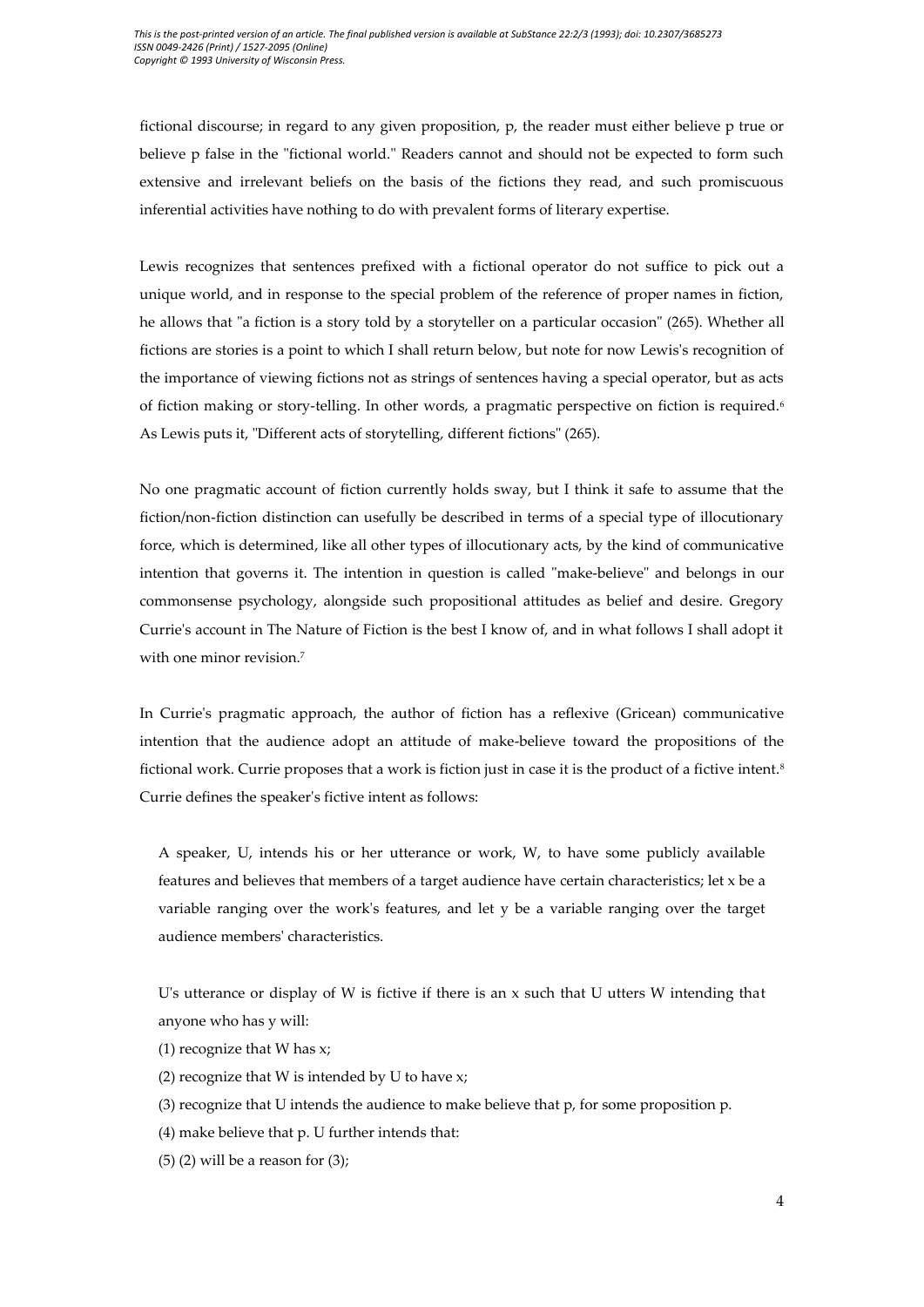$(6)$  (3) will be a reason for  $(4)$ .

Within this intentionalist framework for distinguishing between fictional and non-fictional works, Currie defends a particular, quasi-intentionalist manner of analyzing truth in fiction. I will return to this aspect of his proposal below.

### **The Reality Principle**

First, however, it is necessary to return to another problematic issue raised by Lewis's analysis, namely, his considerations regarding the problem of the selection of relevant background beliefs in the comprehension of fictional discourse. Lewis delineates two different principles or "analyses" for the selection of background beliefs. The first is a matter of assuming that what happens in a fictional story is as close as possible to what we take the actual world to be, once adjustments are made for the text's explicit counterfactual statements. Kendall Walton has subsequently dubbed this "the Reality Principle." This is the principle that is being taken for granted when models of story comprehension assume that readers rely on aspects of their world knowledge. But the Reality Principle does not in fact describe our story competence because it warrants too many incompetent and inappropriate inferences. For example, in "The Purloined Letter," Poe's narrator tells us explicitly that Dupin and his associate frequently indulge in smoking tobacco, but it is wrong to infer, on the basis of our current medical knowledge, that the characters in Poe's tale were thereby increasing their chances of getting cancer, even though such an inference does follow validly from the text's propositions and our world knowledge.

Lewis's other proposal is what Walton has later called the "Mutual Belief Principle," which holds that the appropriate beliefs are those that were mutually believed in the author's community. This principle has the modest virtue of ruling out some irrelevant inferences; for example, it eliminates the inference about smoking causing cancer because there was no such overt or mutual belief in Poe's community. But again there are too many counterexamples-important inferences that this principle will not yield, and plenty of inappropriate ones that it warrants. The stories told in the Icelandic sagas often implicitly rely on archaic beliefs that were no longer mutually believed in the 13th-century Christian society where these sagas were initially written and read. We do not appropriately flesh out stories by such writers as Stanislaw Lem and Jorge-Luis Borges by turning exclusively to the beliefs held in their communities, nor even to the mutual belief system of an international literary community, if such a thing could be plausibly held to exist.

For example, in a short story by Borges, "The Secret Miracle," the reader has to assume that an omnipotent divinity answers a condemned man's prayer and freezes the physical universe for an entire year so that he can have time to finish the composition of a dramatic poem. The instant the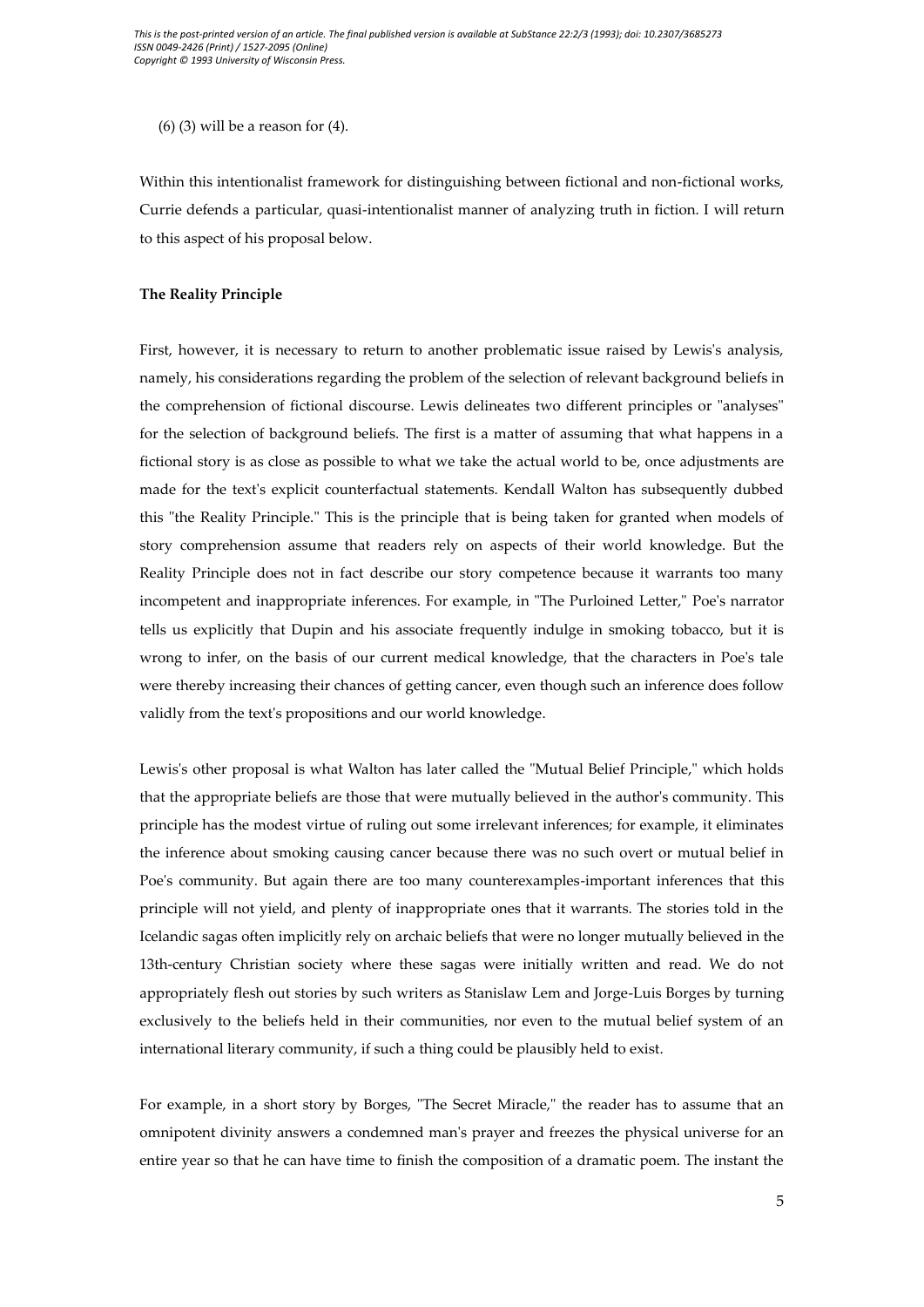poem is complete, God unfreezes the universe and the firing squad puts the man to death. These assumptions about God's activities do not figure in readers' world knowledge, but they are nonetheless required to make sense of the story. Beliefs about an omnipotent God performing secret miracles are not part of the official community of international literati to whom Borges addresses his story, nor are the pertinent beliefs those of the Catholic church in Argentina or elsewhere. The story's theological assumptions are idiosyncratic.

In response to the limitations of Lewis's two analyses, Currie has proposed an alternative. According to him, what readers must rely on while drawing inferences about truth in fiction is the text plus what they take to be the implied author's beliefs, where the implied author is the fictional entity for whom what happens in the story is a matter of known fact. If the implied author believes that God performs secret miracles, then the reader can base inferences about what happens in the story on that belief.

Currie's proposal has the advantage of ruling out a lot of irrelevant beliefs that figure in the author's and reader's community. But it still does not solve the more general problem. The trouble with Currie's analysis is that it suffers from a crippling circularity. It tells us that in order to find out which beliefs are pertinent in determining fictional truth, we should refer to the beliefs of a construct known as the implied author. But how do we know what beliefs to attribute to the implied author? Using the text as a guide, we have to try to build a portrait of the particular belief system of the implied author. Currie grants that we cannot be realists about this belief system, since the implied author, and hence his beliefs, do not really exist. All we can assume is that the implied author believes as fact what is true in the fiction. Yet figuring out what is true in the fiction was our problem to begin with, and it is not solved if we have to rely on a notion of the implied author's beliefs, which in turn depends on what is true in the fiction. The idea of the implied author's beliefs only gives us another name for the result we are after, not any new principles for arriving at that result. In fact, Currie says that the way to find out what the implied author's beliefs are is to start with what was reciprocally believed in the real author's community, and only deviate from these beliefs when something explicit in the text contradicts them.

Currie is right, I think, to want to rule out unlimited adoptions of the writer's community's mutual belief system, which includes too many irrelevant beliefs and not all of those that are needed. Currie is also right in saying that we cannot make all of the real author's beliefs-nor even the reader's beliefs about the latter-the extra-textual basis of inferences about story content: Borges need not have believed in God's secret miracles to write a story in which assumptions about them have a crucial role, and many of Borges's other beliefs-including his beliefs about literature should not be used to make inferences about what happens in the story. It is clear that people tell fictional stories about events that they themselves deem unreal and even impossible. We also know that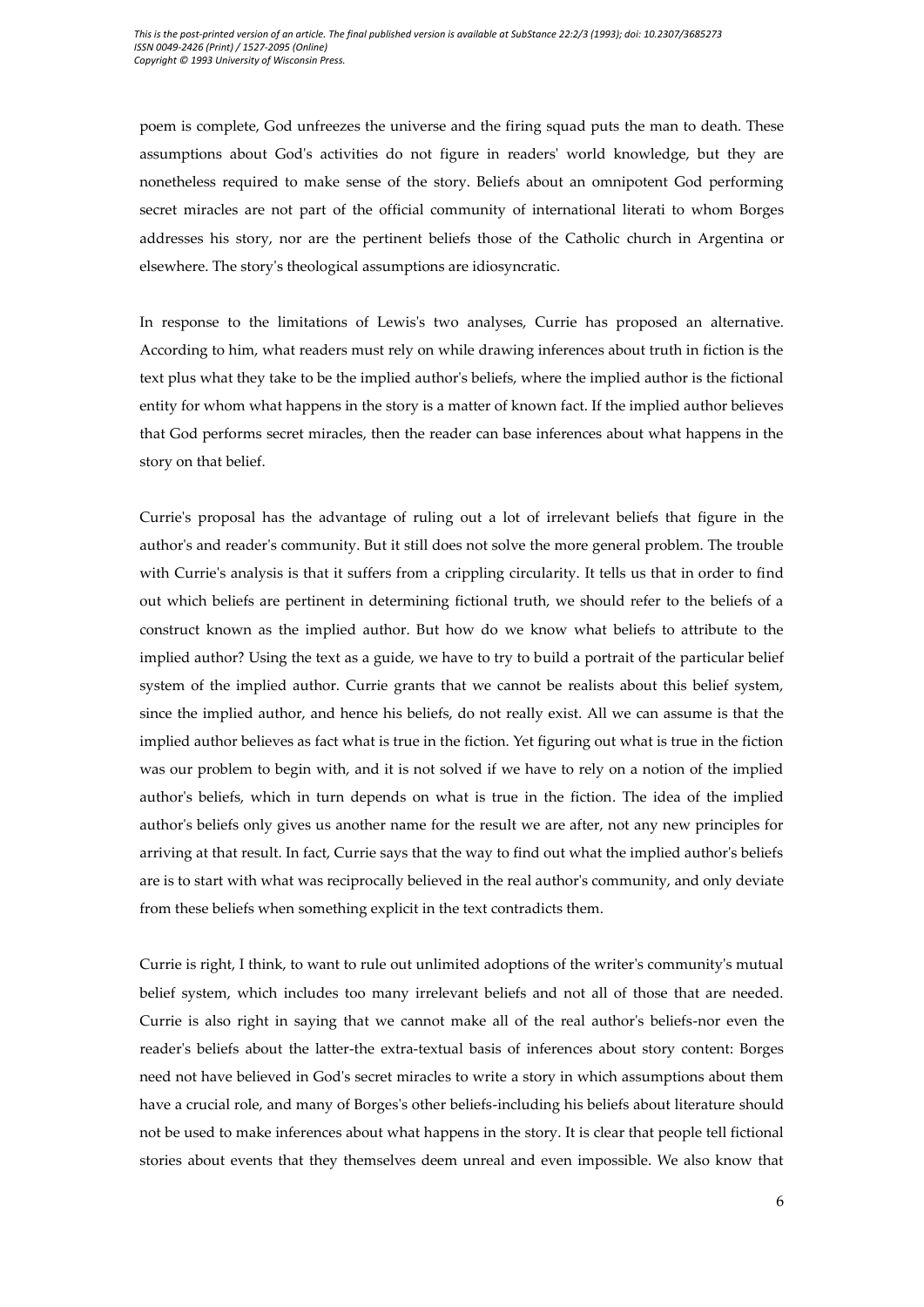when devising their fictions, storytellers sometimes work with beliefs they are aware of but do not sincerely hold.

Where else, then, may we turn in search of principles that effectively guide readers in judging what literally happens in a story?9 The reader's ideas about the genre to which a narrative belongs is one place to look. Once we are convinced that the text we are reading is a gothic novel, for example, we set aside aspects of our actual world view and work with the kinds of ideas, such as supernatural notions of causality, that we associate with this type of fiction. Decisions about genre, then, seem to contribute to story competence, but we have to say how a reader makes such a decision in the first place, and it is dubious to assume that the text's intrinsic features suffice. The reader's decision about a work's genre often depends on notions about the author's intentions, just as in everyday communication, decisions about irony, joking, and the like are not based on the text alone but require reference to the speaker's likely aims and intentions. What is more, generic concepts cannot explain the reader's ability to make judgements about what is happening in nonstandard and hybrid narratives; we need to know how generic expectations and norms get established in the first place.

It may very well be that there are no general principles governing judgements concerning truth in fiction. Truth in the story, however, may be more constrained. In what follows, I propose some principles governing story content, which I take to be a subset of what is true in a fiction, namely, the subset of propositions having to do with the attitudes and actions of the agents, and the relevant consequences thereof. Not all fictions necessarily tell stories: one can easily imagine a scientist amusing his friends by elaborating a fictional description of some physico-chemical process devoid of goals, attitudes, and purposive activity. And not every truth about a fiction is a truth about the story it tells, when it does tell one.

The intuitive border between story and non-story discourses probably is not a sharp one, but there is some evidence to suggest that descriptions of the problem-solving actions of at least one animate agent is a minimal, necessary condition. There is also some--but certainly no conclusive- evidence in support of the idea that judgements about what makes a good story require not only the description of goal-directed activity, but obstacles to its success.10 Many people do not think of descriptions of routine problem-solving as stories. These assumptions about what is and is not part of a story in turn explain the central role of the rationality heuristic in story competence.

But the rationality heuristic alone cannot answer all questions about a story's contents, partly because it is neutral in regard to certain assumptions concerning physical and/or supernatural modes of causation and contingency, i.e. decisions about those event types that fall outside the sphere of action descriptions. The rationality heuristic can lead me to the inference that a certain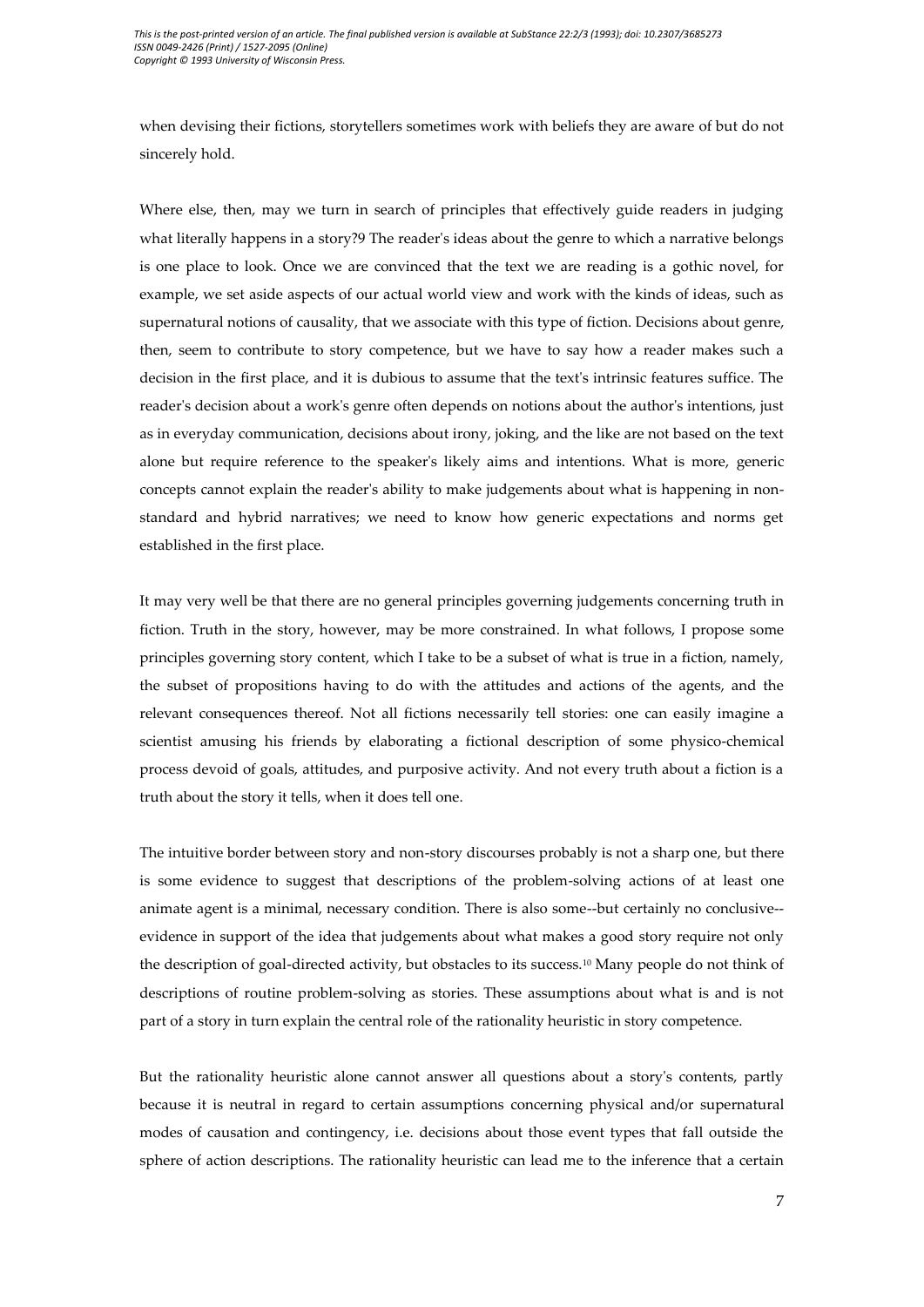character wants to achieve a certain goal and has acted on that intention, and I may also infer that the desired state of affairs has been realized. Yet the rationality heuristic cannot tell me whether the action succeeds by means of implicit supernatural causation or merely by coincidence, or some other means. Only by selecting a framework of background beliefs can I decide such an issue, which in turn makes an important difference to my judgements about what happens in the story.

#### **The Intentional Heuristic**

In this regard, the hypothesis that I want to explore is that another type of heuristic guides the readers' choice of appropriate background beliefs, namely, an "intentional heuristic" that involves a search for those beliefs that the text's author or authors intended readers to adopt in making sense of the story. This heuristic instructs readers to make inferences about implicit causal connections, about instruments, states, and processes, not by obeying the Reality Principle or by activating entire belief systems of bygone or alien communities, but by thinking about the aims of the storyteller. My proposal is that in determining what happens in a story, competent readers are guided, not by all of the beliefs they have good reason to think the author had, but only by a subset of the latter, namely, those beliefs the author of the work effectively intended his or her target audience to employ in understanding the story. The concept of intention that figures in this proposal is not the vague notion that has plagued literary discussions of intentionalism; effective intentions are not necessarily conscious, nor are they a matter of an author's future-directed musing about what he or she may eventually write. Instead, effective intentions have a functional role in the immediate control of action, as well as a specific semantic content, the plan or goal the intention realizes if the action is successfully executed."<sup>11</sup>

My hypothesis is not that readers always get an author's story-relevant intentions right; rather, the point is that they rely on assumptions about the author's relevant intentions in trying to decide which frameworks to actualize in fleshing out the story's implicit content. In the terms proposed by Graves and Frederiksen, this is a matter of saying that readers' derived "frame descriptions" are often guided by the author-discourse perspective, especially when the topic is non-agential. The intentional heuristic entails that if I think an author wanted the story's causal processes to include magic and supernaturalism, I should allow that such things literally happen in the story, even if they are not explicitly stated. Whether the author really believes in magic is a logically distinct issue. It should be clear, then, that the intentional heuristic does not make biographical criticism the key to what happens in stories, for indeed, many of an author's sincere convictions, including convictions about literature, are not appropriate premises for inferences about story content. What matters to story meaning is not the author's private beliefs, but those causally effective attitudes that were manifested in the writing or telling of the story, and more specifically, the author's attitudes concerning which beliefs readers should adopt in making sense of the fiction. Please note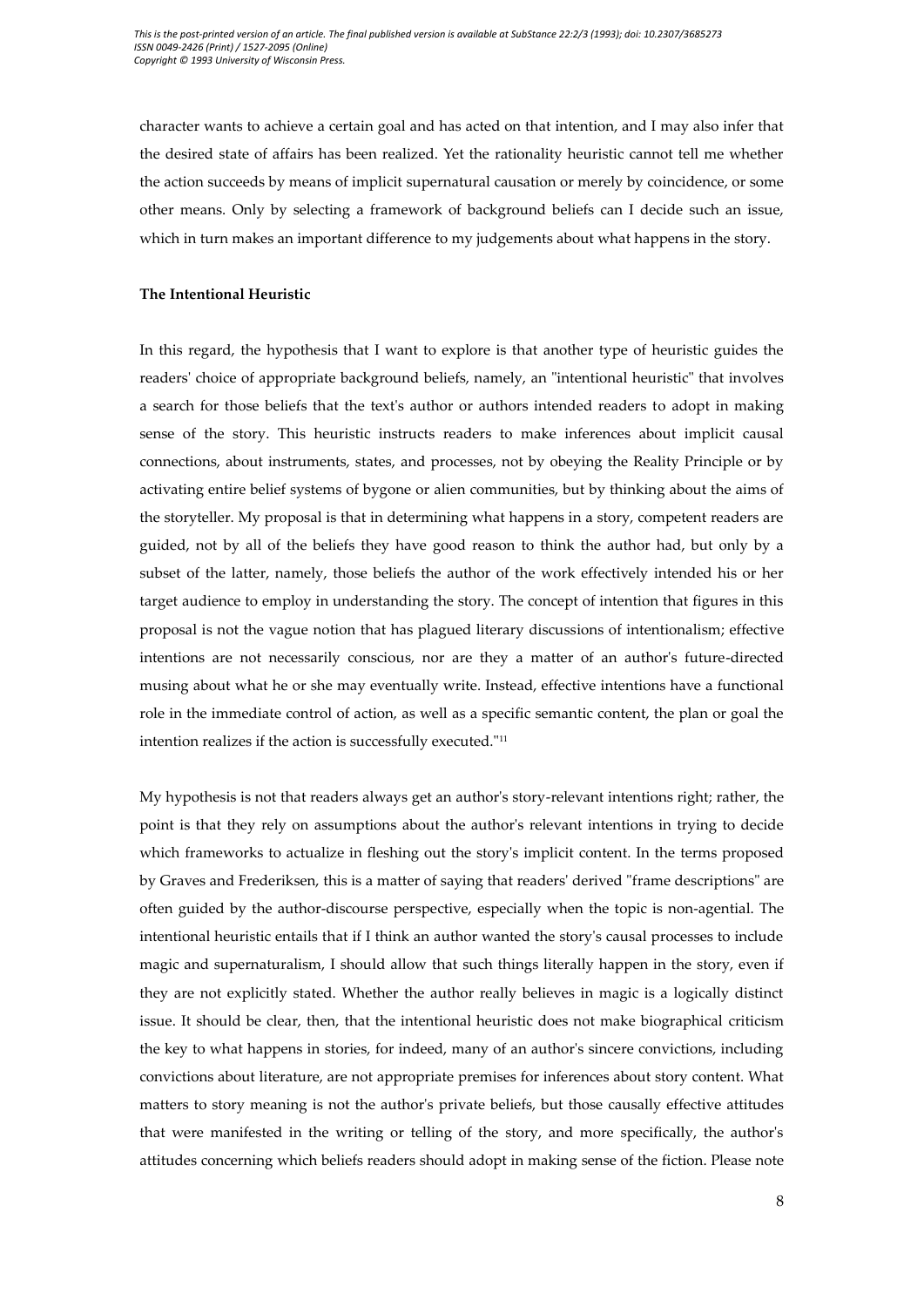that my emphasis on this intentional heuristic is not an attempt to resurrect absolutist intentionalism, the discredited idea that all meaning is speaker's meaning.12 I defend only a moderate version of intentionalism, which holds that some, but not all, of the aesthetically relevant meanings of literary works are relational properties involving the artist's intentional action of writing or uttering the text in a context.

How do readers get their ideas about which beliefs an author would have wanted them to work with in making sense of a story's literal events? Various paths to this goal may be followed. Some readers do in fact have specific information about an author's attitudes, and these extra-textual beliefs can contribute to the determination of the meanings of the work. Knowing when and where a text was written can, for example, support a number of reliable inferences about the author's basic assumptions and aims. If, in answering questions about "The Purloined Letter," we rule out the inference about smoking causing cancer, it is because we know that Poe had no knowledge of any such causal connection; similarly, our knowledge of Poe's interest in mesmerism informs us about beliefs that are relevant to the understanding of some of his stories, such as "The Facts in the Case of M. Valdemar." Poe can intend for his audience to employ certain supernatural ideas while understanding a story whether or not Poe himself actually believed in these ideas; in this regard (but not necessarily in others), the reader should follow the author's lead in making sense of the story.

For example, if you ask me whether I think mesmerism can arrest the encroachments of death, holding a man's soul in a state of suspension, my response is negative. Yet I also think that this is precisely what happens in Poe's story. I don't think this about the story because I believe Poe had any deep conviction about supernatural mesmeric powers. The evidence about Poe suggests that he probably thought this kind of supernatural occurrence was an unproven possibility, but certainly not a matter of fact. Yet the way the tale is written, and other facts about Poe's life, attitudes, and authorship, lead me to think that Poe intended his readers to adopt such supernatural assumptions in reading his story, and that is what they should do.<sup>13</sup>

Sometimes readers' inferences about the author's story-relevant intentions involve reference to a conception of the genre of work the author is thought to have had in view; on other occasions, readers work with a highly schematic, "default" conception of an unknown author's likely aims and interests. Readers then can tentatively "fill in" or project the author's intentions by supplying what they take to be an historical and context relevant variety of background belief. Often the reader simply works with those beliefs any author can be expected to deem relevant to the comprehension of a story. For example, anyone who undertakes to tell a story must want the readers to work with a number of basic assumptions about agency and intentionality, and indeed our reliance on what I have called the rationality heuristics a case in point.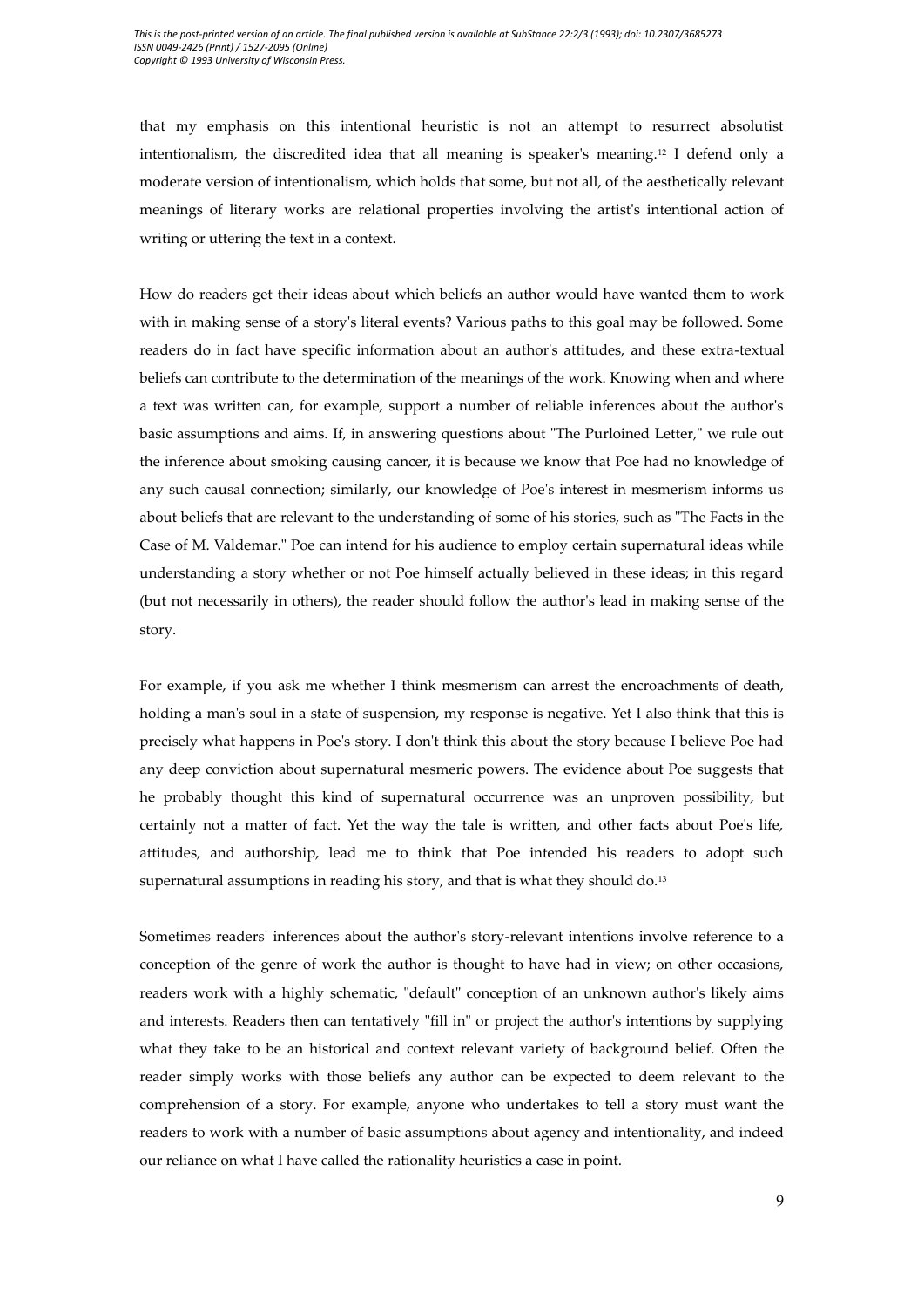There are interesting cases in which the rationality heuristic and the intentional heuristic seem to stand in contradiction, e.g. cases in which the author seems to promote a naturalist-reductionist view of human behavior. At times it seems that such authors as Zola and Dreiser may have wanted their readers to understand their novels as illustrations of determinist doctrines, in which case applying the rationality heuristic could seem inappropriate in light of the intentional heuristic. Yet in fact such intentions were not consistently realized by these authors, who after all wrote novels focusing on the intentional states and purposive actions of the characters. Readers are thus warranted in relying on the rationality heuristic in making sense of what happens in the stories told by naturalist writers. If prevalent assumptions about basic story elements are right, then an author cannot realize the goal of telling a story that could be successfully understood without any reliance on the rationality heuristic.

To recapitulate my hypothesis, then, I propose that story competence is a matter of making sound inferences about what happens in the story told by a narrative discourse. To that end, the reader bases inferences on the set of propositions explicitly presented in the text, plus propositions yielded by two heuristics, namely:

**The Intentional Heuristic.** In determining what is true in a story, the reader should work with the set of beliefs that he or she has good reason to believe the author intended his or her target audience to adopt in understanding the story

**The Rationality Heuristic.** In determining what is true in a story, the reader should focus on the propositions describing agents, their actions, and the consequences of these actions. The reader should try to understand the agents' actions in terms of attitudes that explain them; for example, given an action, the reader fills in reasons (desires, beliefs, intentions, etc.) that would make the action subjectively meaningful to the agent.

#### **The Aesthetic and Polyvalence Conventions**

I should conclude by saying that readers who perform well in terms of story competence can disagree on any number of other issues concerning the same narrative; they may, for example, have sharply divergent views concerning its deeper themes and moral and aesthetic value. It follows, I think, that my hypothesis about story competence does not contradict the hypothesis that literary expertise is governed by two basic macro-conventions, namely, the aesthetic and polyvalence conventions as they have been delineated by Siegfried Schmidt. Briefly, the aesthetic macro-convention dictates that actions undertaken with reference to literary texts should not be governed by norms of veracity and utility, but should be oriented instead towards a properly poetic or literary type of relevance, beginning with the concept of fiction. The polyvalence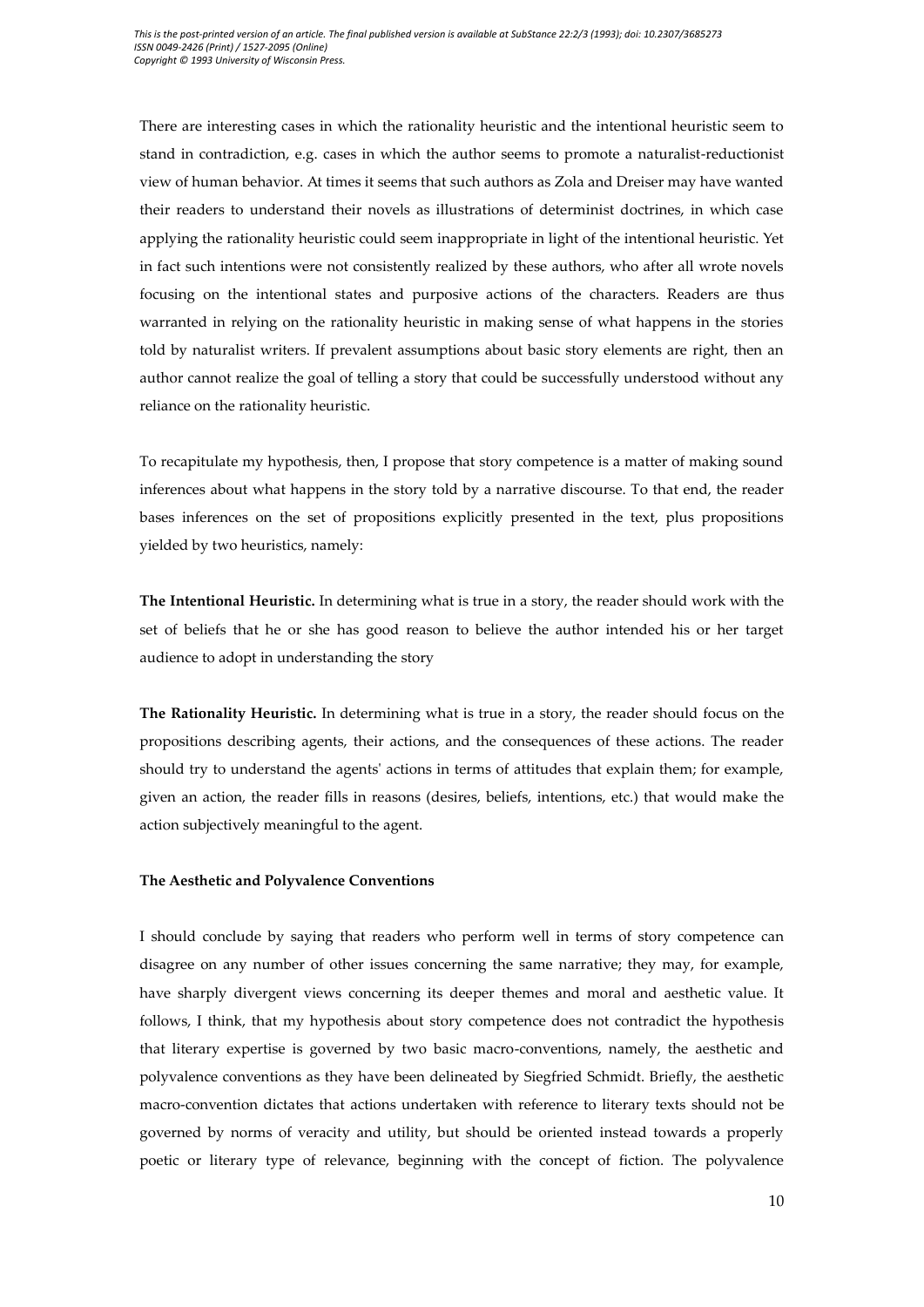convention entails in turn that participants in the literary system are free to optimalize their own text-oriented activities and need not seek to contribute to the formation of an interpretive or evaluative consensus.<sup>13</sup>

These two conventions are compatible with the existence of binding norms of story competence as long as polyvalence is not construed in an extreme manner, as in the idea that every time a reader makes an interpretive claim about a literary text he or she must recognize the legitimacy of the contradictory claim as well. Such a convention would mean, quite literally, that "anything goes" in the game of interpretation, a thesis that is not supported by some fairly central aspects of literary practices. In a more plausible reading, polyvalence can be taken to mean that the individual reader is free to, and indeed should read the same literary text in different ways at different times and in different situations. Polyvalence also means that the reader must acknowledge the legitimacy of other readers' interpretations, including some (but not all) that are not compatible with some of his or her own readings. Polyvalence, then, amounts to the acceptance of the negative hermeneutic principle, namely: there is no one, true, complete, and best interpretation of a literary work. It does not follow that literary interpretations never have logical implications for the validity or veracity of other interpretations of the same text, and with respect to the same properties or relations. The convention is compatible, then, with a concept of truth in the story that preserves standard (nonfictional) norms of validity.

#### **NOTES**

- 1. In focusing on literary expertise in what follows, I adopt some of the basic assumptions articulated in Graves and Frederikson, whose study identifies some key differences between expert and novice reading strategies.
- 2. On this issue, see Cherniak's highly persuasive arguments.
- 3. For a review and penetrating critique of story grammars, see Johnson-Laird.
- 4. See, for example, Black and Bower, Ide and V4ronis, and Seifer, Dyer, and Black.
- 5. For background, see Lewis's Counterfactuals.
- 6. This point is also made by Bach, 214-18.
- 7. As defining fiction is not the goal of this paper, I shall not take up various objections that may be raised against Currie's specific formulation of a speech act theoretical approach. Various pragmatic theories of fiction are compatible with the rest of my argument, which requires only the assumption that readers do effectively distinguish in many cases between fictional and non-fictional narratives, and that in doing so they are confronted with the problem of selecting background beliefs to employ as a basis in forming inferences about the story's contents.
- 8. Currie adds another, externalist clause to the effect that if the work is true, then it is at most accidentally true, but I shall not include it here. My experience suggests that this clause is unnecessary because the counterexamples it is designed to rule out do not in fact evoke any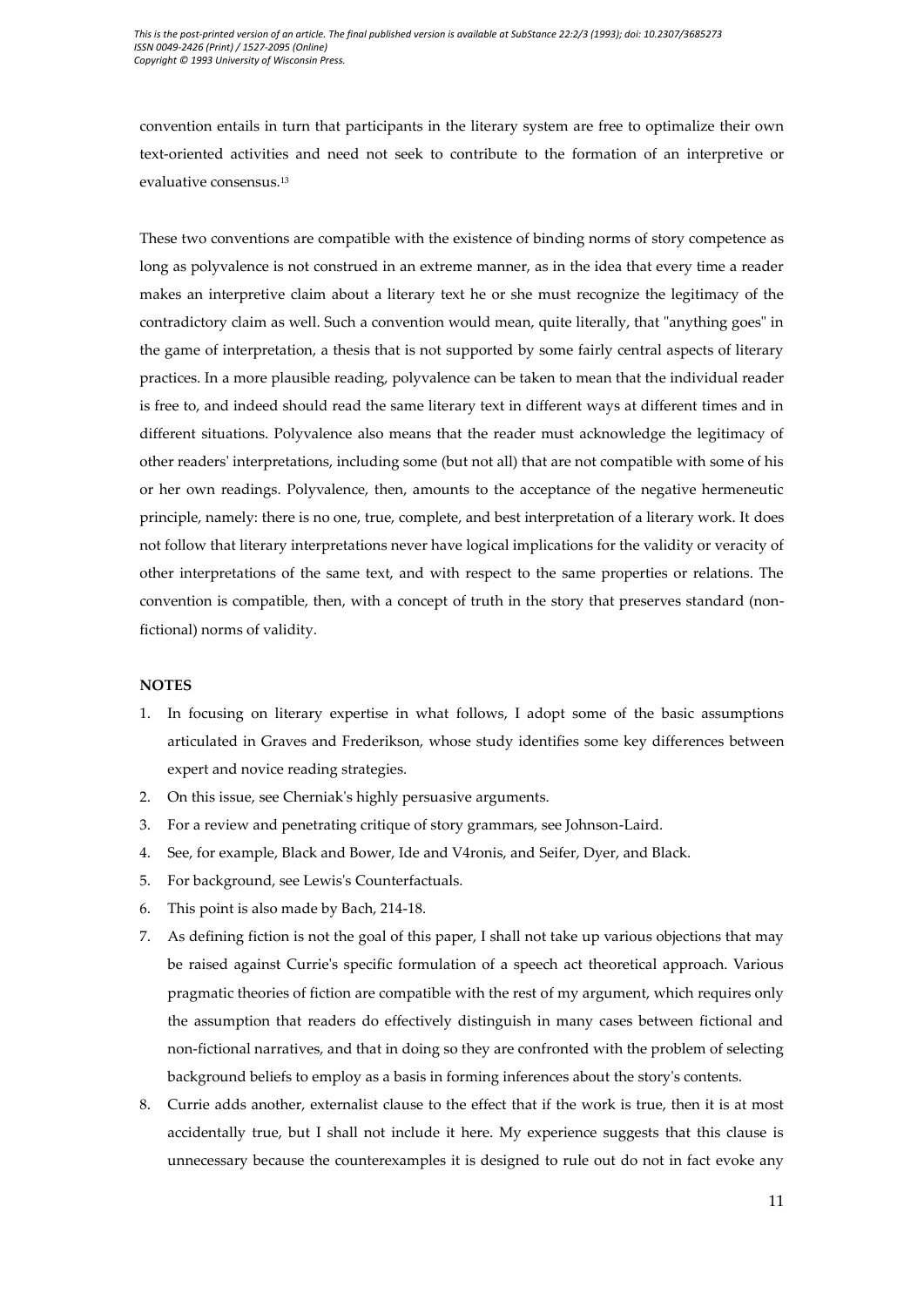widespread or deeply entrenched intuitions about what is and is not a fictional work. Nothing in what follows hinges on the issue, in any case.

- 9. One could, of course, decide that there are no such principles, but such a conclusion leaves readers' inferential convergence--and the normative judgments related to them-unexplained. Walton, for example, seems to think that story comprehension does not obey any systematic principles, yet when pressed by Wilson on this point, he continues to insist on the difference between authorized and unauthorized games of make-believe and consistently refers to the "machinery of generation."
- 10. On this issue, see Stein.
- 11. For more details on this approach to intention, see Mele, and Mele and Livingston.
- 12. For a trenchant presentation of arguments against extreme intentionalism, see Hobbs. For additional arguments concerning the role of notions of intention in interpretive and literary theory, see Mele and Livingston, and Livingston and Mele.
- 13. For a more detailed discussion of this example, see my Literature and Rationality.
- 14. Here I am referring to the formulation given in Schmidt's Die Selbstorganisation des Sozialsystems Literatur im 18. Jahrhundert, pp.430-31. A different and more extreme version can be found in Meutsch and Schmidt, where the aestheticonvention requires agents to be "willing and able" to selct "virtually all constructible frames of reference" when interpreting a literary work (556). The latter hypothesis strikes me as psychologically unrealistic.

### **WORKS CITED**

Bach, Kent. Thought and Reference. Oxford: Oxford University Press, 1987.

- Black, John B., and Bower, Gordon H. "Story Understanding as Problem Solving." Poetics 9 (1980), 223-250.
- Cherniak, Christopher. Minimal Rationality. Cambridge: MIT Press, 1986.
- Currie, Gregory. The Nature of Fiction. Cambridge: Cambridge University Press, 1990.
- Graesser, Arthur C. Prose Comprehension Beyond the Word. New York: Springer, 1981.
- Graves, Barbara, and Carl H. Frederiksen. "Literary Expertise in the Description of a Fictional Narrative." Poetics 20 (1991), 1-26.
- Hobbs, Jerry R. Literature and Cognition. Stanford: Center for the Study of Language and Information, 1990.
- Ide, Nancy M., and Jean Véronis. "Artificial Intelligence and the Study of Literary Narrative." Poetics 19 (1990), 37-63.
- Johnson-Laird. Philip N. Mental Models: Towards a Cognitive Science of Language, In- ference, and Consciousness. Cambridge: Cambridge University Press, 1983.
- Lewis, David. "Truth in Fiction." In Philosophical Papers. Vol. 1. Oxford: Oxford University Press, 1983, 261-80.
- --- . Counterfactuals. Oxford: Blackwell, 1986.